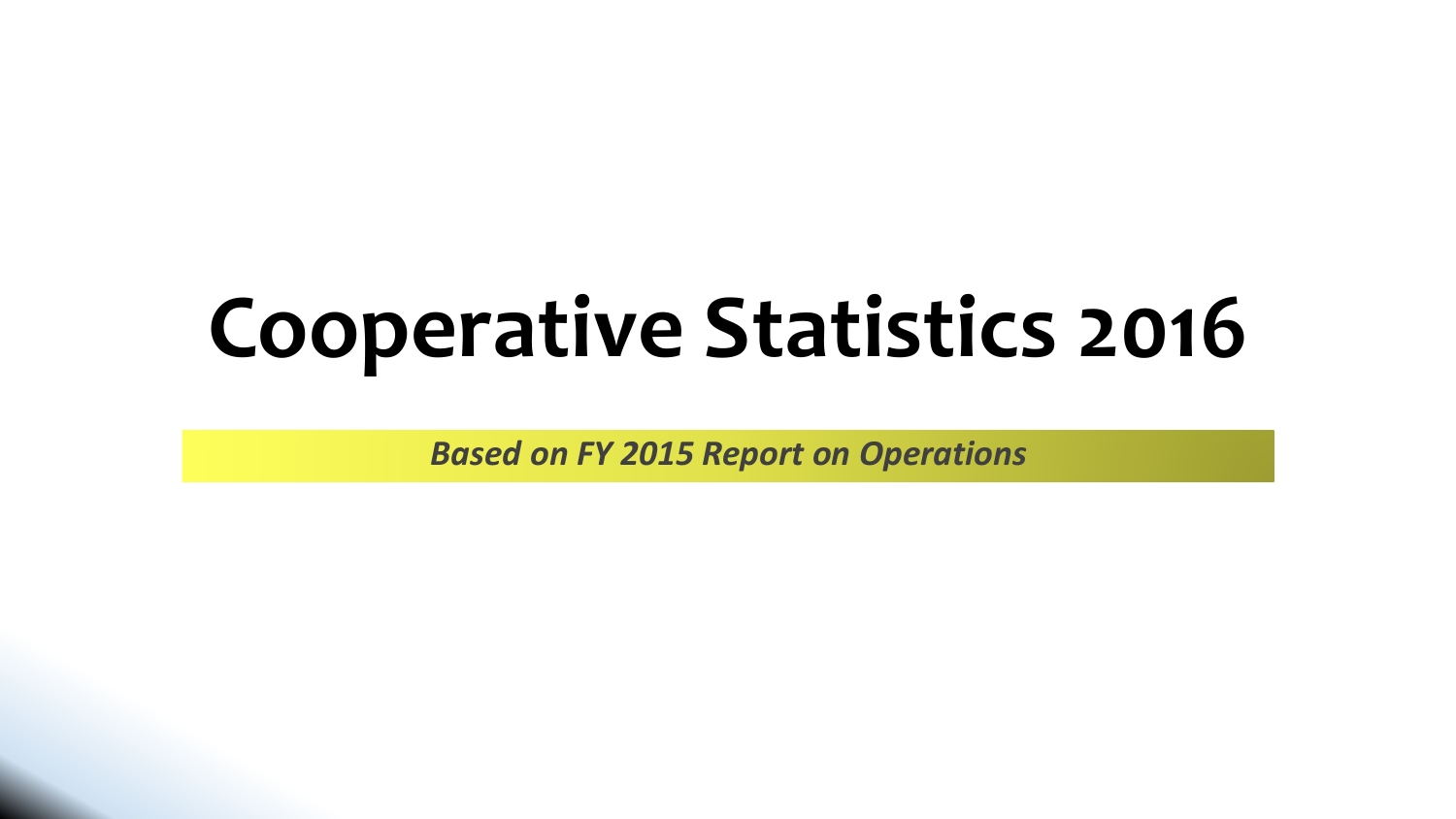#### Operating Coops

# 19,082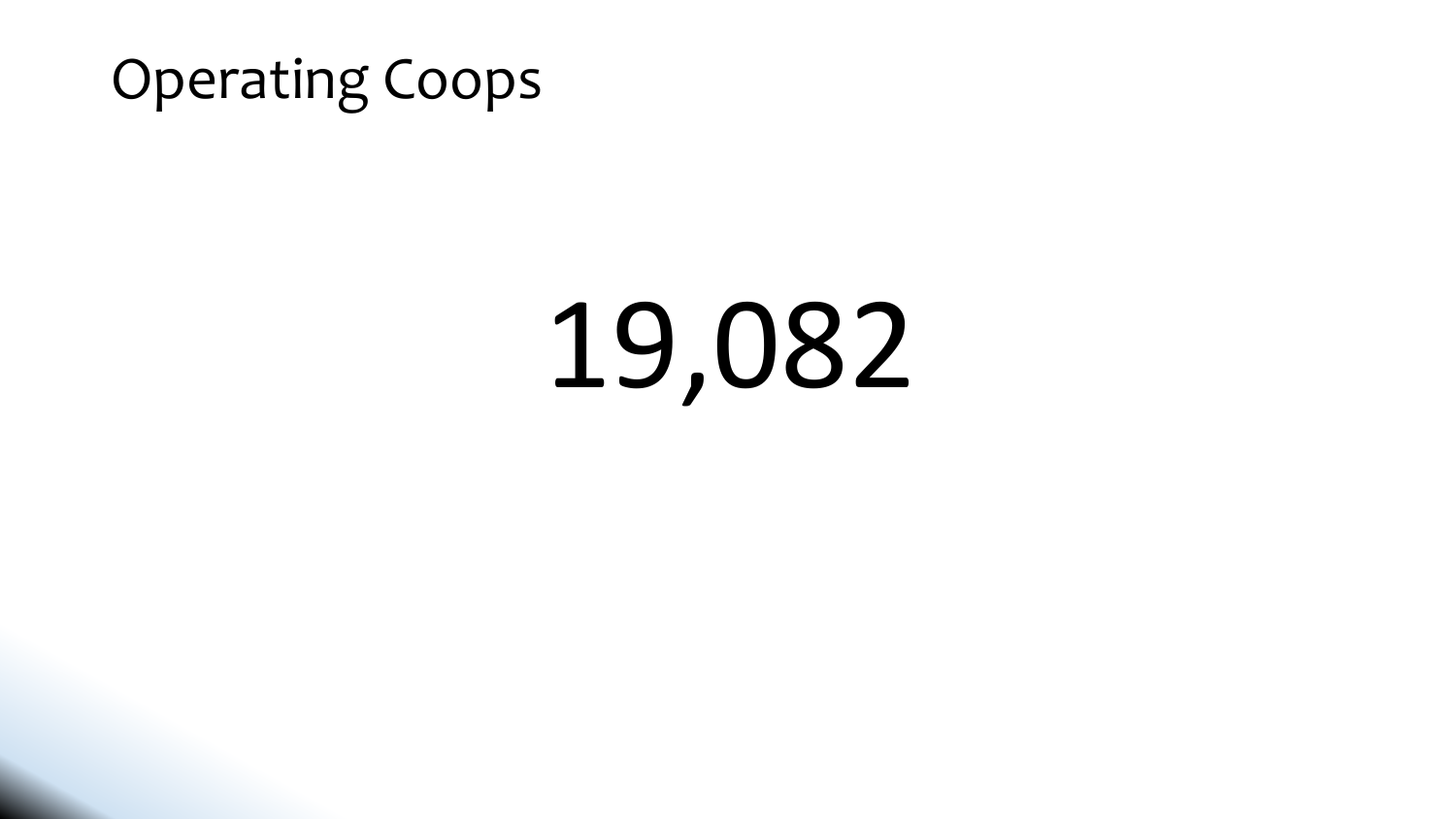#### Operating Coops by Region & by Type

| <b>Region</b>     | <b>Operating Coop</b> |       |
|-------------------|-----------------------|-------|
| Region 01         | 1,023                 | 5.4   |
| Region 02         | 901                   | 4.7   |
|                   |                       |       |
| <b>CAR</b>        | 850                   | 4.5   |
| Region 03         | 2,069                 | 10.8  |
| <b>NCR</b>        |                       |       |
|                   | 1,986                 | 10.4  |
| Region 04         | 2,584                 | 13.5  |
| Region 05         | 1,025                 | 5.4   |
|                   | 1,423                 |       |
| Region 06         |                       | 7.5   |
| Region 07         | 1,604                 | 8.4   |
| Region 08         | 510                   | 2.7   |
| Region 09         | 559                   | 2.9   |
|                   |                       |       |
| Region 10         | 1,075                 | 5.6   |
| Region 11         | 1,385                 | 7.3   |
| Region 12         | 913                   | 4.8   |
|                   |                       |       |
| <b>CARAGA</b>     | 1,014                 | 5.3   |
| ARMM <sup>*</sup> | 161                   | 0.8   |
| Total             | 19,082                | 100.0 |
|                   |                       |       |

| Type                       | <b>Operating Coop</b> |       |  |
|----------------------------|-----------------------|-------|--|
| Multipurpose               | 11,058                | 57.9  |  |
| Credit                     | 2,647                 | 13.9  |  |
| Producers                  | 1,301                 | 6.8   |  |
| Consumers                  | 1,196                 | 6.3   |  |
| Service                    | 870                   | 4.6   |  |
| Marketing                  | 754                   | 4.0   |  |
| Agrarian Reform            | 322                   | 1.7   |  |
| Federation-Secondary       | 196                   | 1.0   |  |
| Transport                  | 179                   | 0.9   |  |
| Agriculture                | 124                   | 0.6   |  |
| Housing                    | 62                    | 0.3   |  |
| Union-Secondary            | 55                    | 0.3   |  |
| Labor Service              | 51                    | 0.3   |  |
| Fishermen                  | 46                    | 0.2   |  |
| Advocacy                   | 35                    | 0.2   |  |
| Dairy                      | 35                    | 0.2   |  |
| Workers                    | 34                    | 0.2   |  |
| <b>Cooperative Bank</b>    | 33                    | 0.2   |  |
| <b>Water Service</b>       | 30                    | 0.2   |  |
| Electric                   | 16                    | 0.1   |  |
| <b>Small Scale Mining</b>  | 16                    | 0.1   |  |
| <b>Health Service</b>      | 10                    | 0.1   |  |
| Education                  | 5                     | 0.0   |  |
| Insurance-Secondary        | 4                     | 0.0   |  |
| <b>Federation-Tertiary</b> | $\overline{2}$        | 0.0   |  |
| Union-Tertiary             | $\mathbf{1}$          | 0.0   |  |
| Total                      | 19,082                | 100.0 |  |

*\*Based on Cooperative Registration Information System (CoopRIS), 161 were newly registered ARMM coops from the total 2,005 registered.*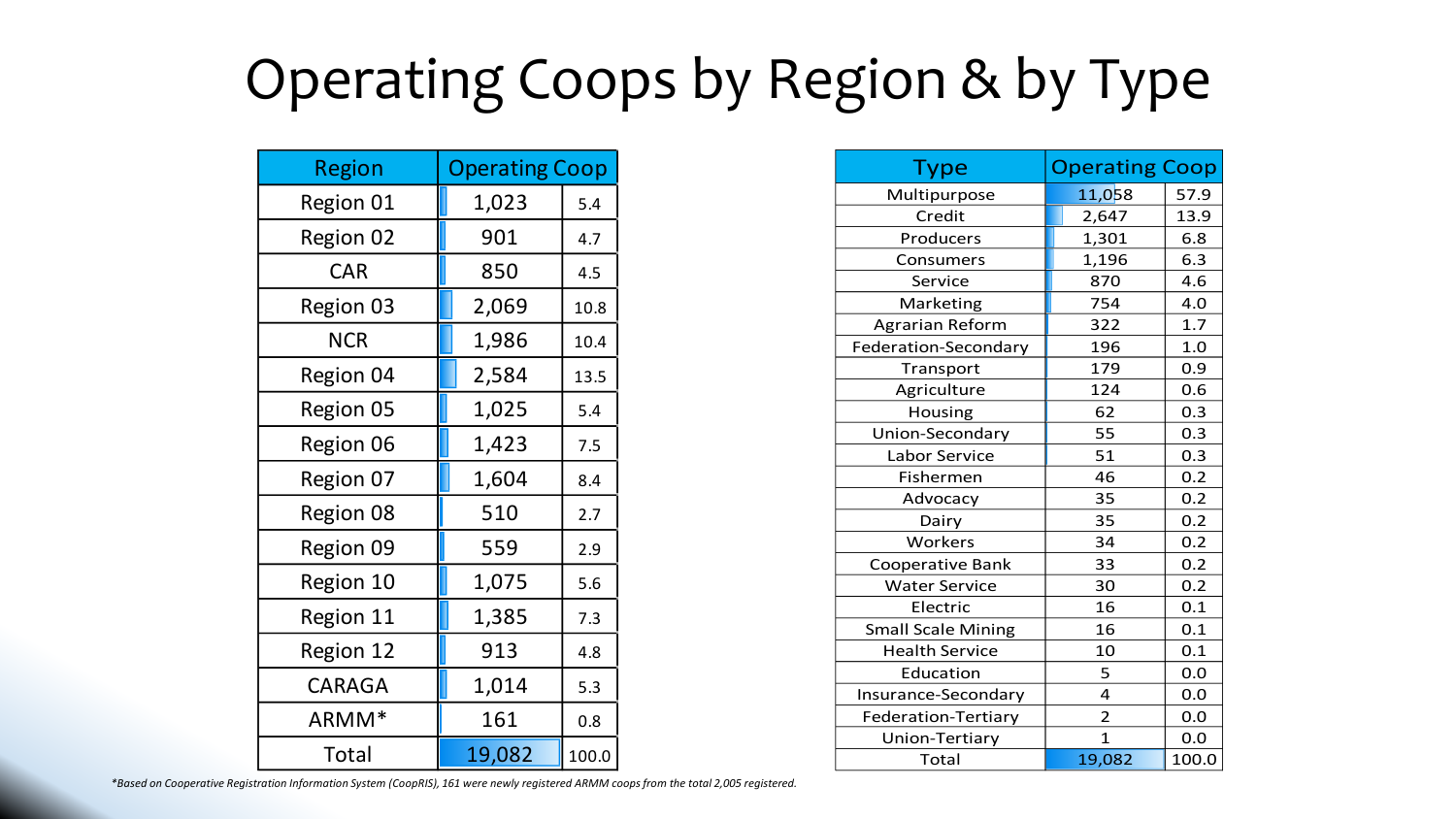### Operating Coops



**LEGEND:**

New: *Newly registered coops for the year. Expected to report next year.*

Non-Reporting: *None or incomplete reports submitted/noncompliant coops.*

Reporting: *Compliant coops/with mandatory reports. Cooperative Statistics came from this group.*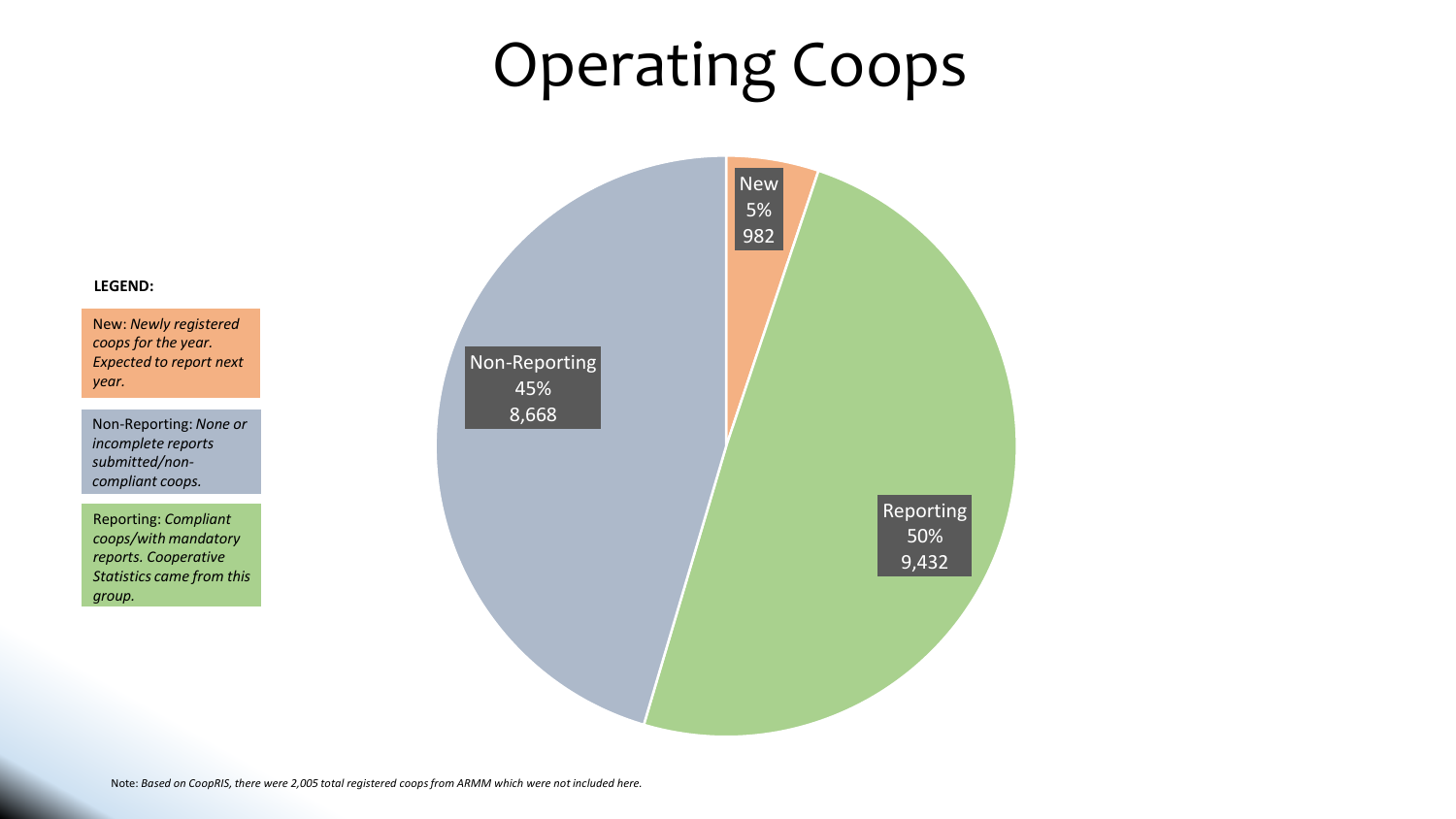## Reporting Coops by Region

| <b>Region</b> | <b>Reporting Coops</b> |       | <b>Membership</b><br>(Millions) | <b>Employment</b><br>(Thousands) | <b>Asset</b><br><b>(Billion Pesos)</b> | <b>Net Surplus</b><br>(Billion Pesos) |
|---------------|------------------------|-------|---------------------------------|----------------------------------|----------------------------------------|---------------------------------------|
| Region 01     | 656                    | 7.0   | 0.3                             | 5.5                              | 14.1                                   | 0.4                                   |
| Region 02     | 456                    | 4.8   | 0.4                             | 5.2                              | 14.7                                   | 0.5                                   |
| <b>CAR</b>    | 455                    | 4.8   | 0.3                             | 4.5                              | 14.7                                   | 0.7                                   |
| Region 03     | 942                    | 10.0  | 0.6                             | 8.3                              | 18.7                                   | 1.2                                   |
| <b>NCR</b>    | 1,023                  | 10.8  | 1.2                             | 59.0                             | 77.6                                   | 4.9                                   |
| Region 04     | 1,319                  | 14.0  | 0.6                             | 30.5                             | 27.2                                   | 1.5                                   |
| Region 05     | 402                    | 4.3   | 0.2                             | 3.8                              | 6.5                                    | 0.2                                   |
| Region 06     | 748                    | 7.9   | 0.6                             | 21.5                             | 18.0                                   | 0.9                                   |
| Region 07     | 424                    | 4.5   | 0.5                             | 6.8                              | 20.4                                   | 0.8                                   |
| Region 08     | 250                    | 2.7   | 0.4                             | 4.1                              | 9.1                                    | 0.3                                   |
| Region 09     | 209                    | $2.2$ | 0.6                             | 3.1                              | 4.9                                    | 0.1                                   |
| Region 10     | 800                    | 8.5   | 0.8                             | 16.3                             | 27.9                                   | 1.1                                   |
| Region 11     | 669                    | 7.1   | 0.6                             | 21.3                             | 21.5                                   | 0.7                                   |
| Region 12     | 568                    | 6.0   | 0.3                             | 32.7                             | 11.3                                   | 0.5                                   |
| CARAGA        | 511                    | 5.4   | 0.2                             | 3.7                              | 5.1                                    | 0.3                                   |
| Total         | 9,432                  | 100.0 | 7.6                             | 226.4                            | 291.8                                  | 14.3                                  |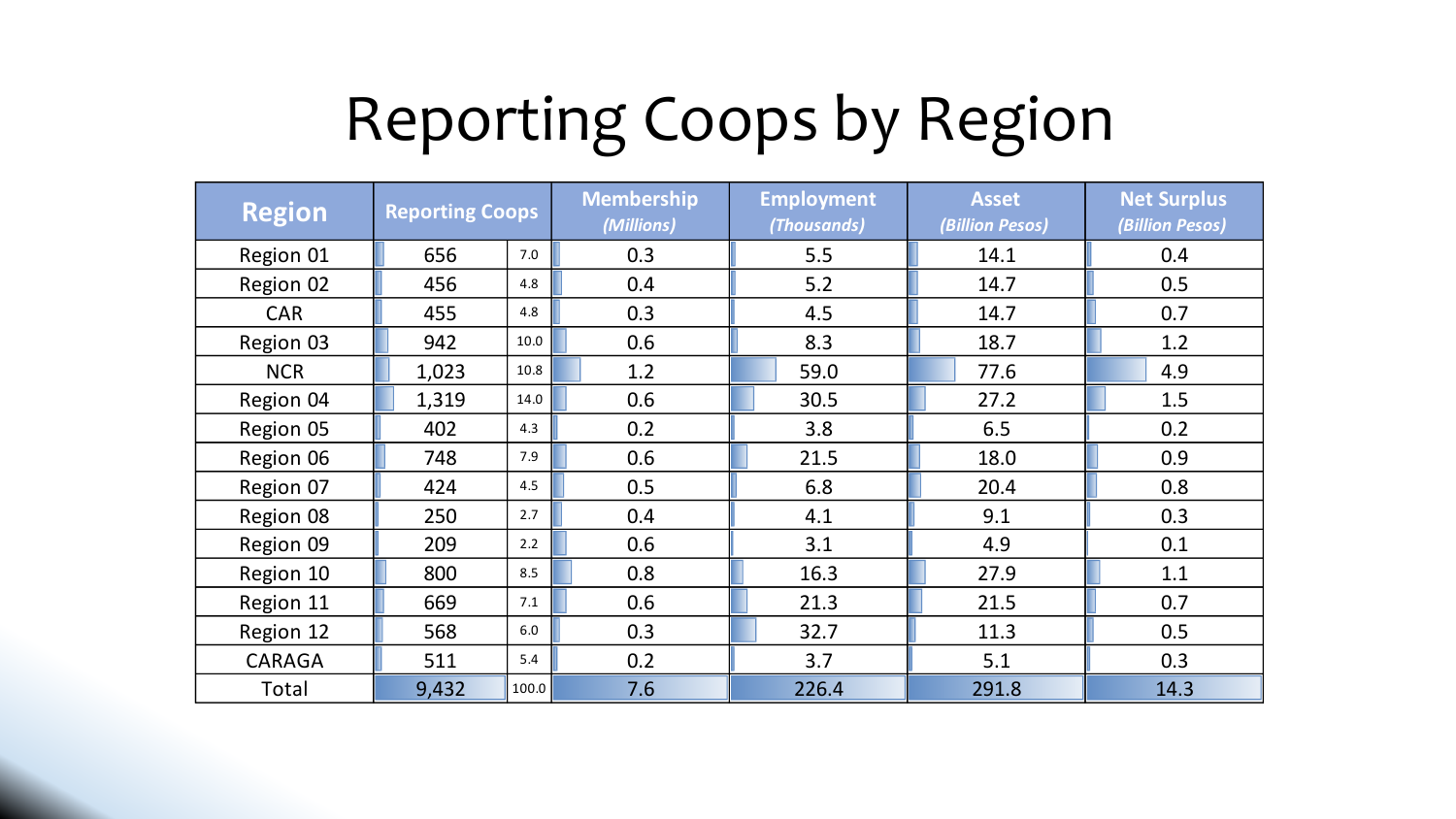### Reporting Coops by Type

| <b>Type</b>               | <b>Reporting Coops</b> |       | <b>Membership</b> | <b>Employment</b> | <b>Asset</b>    | <b>Net Surplus/Loss</b> |
|---------------------------|------------------------|-------|-------------------|-------------------|-----------------|-------------------------|
|                           |                        |       | (Thousands)       | (Thousands)       | (Million Pesos) | (Million Pesos)         |
| Multipurpose              | 6,398                  | 67.8  | 5,645.3           | 145.9             | 194,926.5       | 10,416.3                |
| Credit                    | 1,160                  | 12.3  | 1,105.6           | 8.1               | 46,801.9        | 2,214.2                 |
| Service                   | 405                    | 4.3   | 161.6             | 45.5              | 5,843.6         | 487.6                   |
| Consumers                 | 388                    | 4.1   | 42.8              | 1.7               | 937.1           | 95.4                    |
| Producers                 | 308                    | 3.3   | 21.6              | 1.3               | 1,074.4         | 114.3                   |
| Marketing                 | 247                    | 2.6   | 162.0             | 1.2               | 1,105.7         | 259.3                   |
| Agrarian Reform           | 176                    | 1.9   | 35.9              | 1.5               | 1,678.6         | 34.5                    |
| Federation-Secondary      | 115                    | 1.2   | n/a               | 1.1               | 6,659.3         | 93.9                    |
| Transport                 | 61                     | 0.6   | 4.9               | 0.3               | 162.2           | 4.1                     |
| Cooperative Bank          | 28                     | 0.3   | n/a               | 1.9               | 16,451.5        | 200.6                   |
| Union-Secondary           | 25                     | 0.3   | n/a               | 0.1               | 40.1            | 0.1                     |
| Labor Service             | 23                     | 0.2   | 12.7              | 9.7               | 386.7           | 77.1                    |
| Workers                   | 21                     | 0.2   | 10.6              | 4.4               | 259.3           | 47.1                    |
| <b>Water Service</b>      | 15                     | 0.2   | 11.0              | 0.2               | 65.5            | 4.8                     |
| Housing                   | 12                     | 0.1   | 7.7               | 0.0               | 121.8           | $-0.7$                  |
| Electric                  | 11                     | 0.1   | 423.8             | 2.8               | 12,266.2        | 21.5                    |
| Advocacy                  | 10                     | 0.1   | 0.2               | 0.0               | 0.7             | 0.0                     |
| Dairy                     | 8                      | 0.1   | 0.4               | 0.0               | 6.2             | 0.0                     |
| <b>Health Service</b>     | 6                      | 0.1   | $1.0\,$           | 0.4               | 352.9           | 5.8                     |
| Agriculture               | $\overline{4}$         | 0.0   | 0.4               | 0.0               | 26.0            | 2.0                     |
| Fishermen                 | 3                      | 0.0   | 0.1               | 0.0               | 0.8             | 0.1                     |
| Insurance-Secondary       | 3                      | 0.0   | n/a               | 0.2               | 2,545.6         | 204.3                   |
| Education                 | $\overline{2}$         | 0.0   | 0.0               | 0.1               | 32.6            | 3.6                     |
| <b>Small Scale Mining</b> | $\overline{2}$         | 0.0   | 0.0               | 0.0               | 0.1             | 0.0                     |
| Federation-Tertiary       | $\mathbf{1}$           | 0.0   | n/a               | 0.0               | 55.9            | 0.8                     |
| Total                     | 9,432                  | 100.0 | 7,647.8           | 226.4             | 291,801.1       | 14,286.8                |